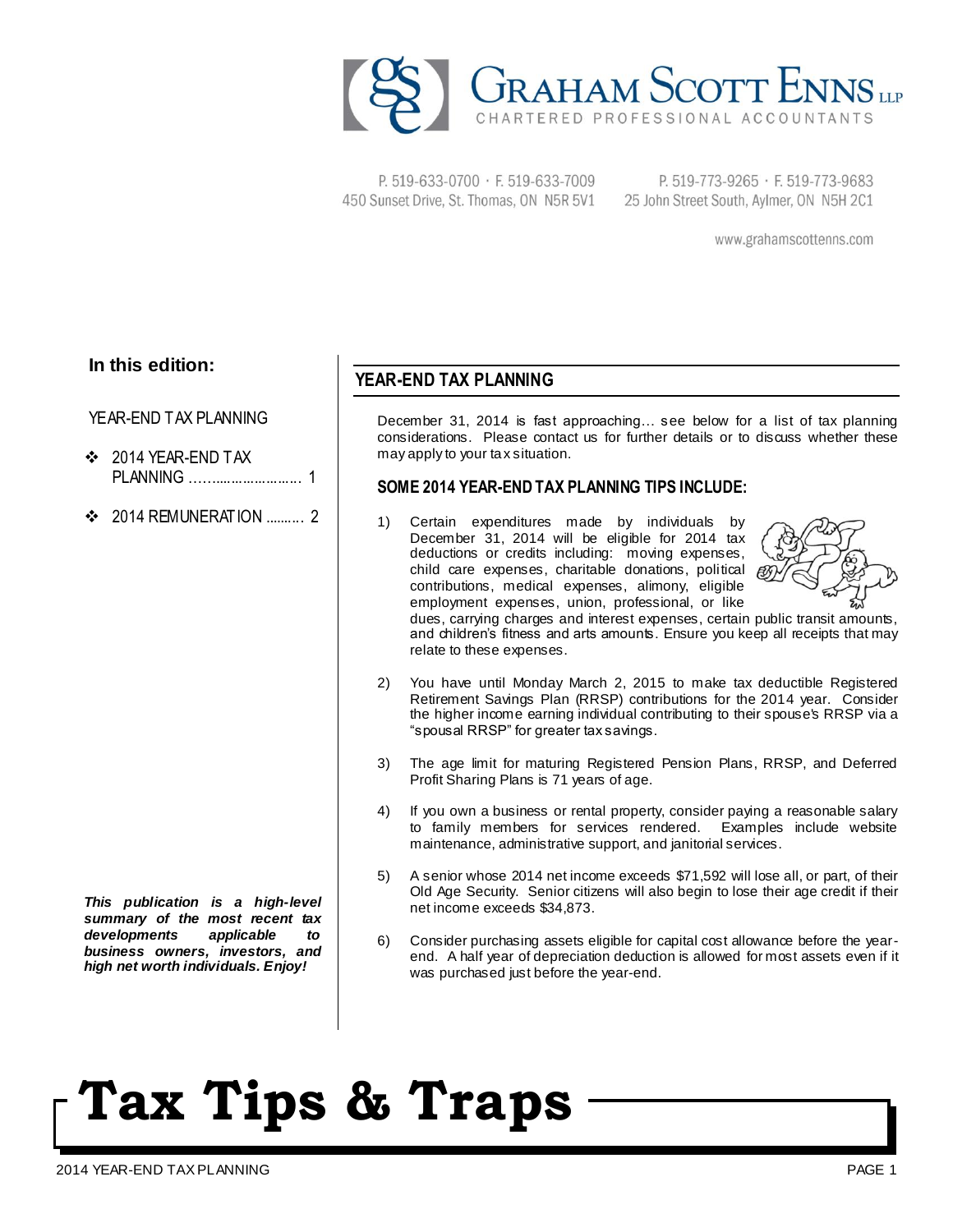- 7) Consider selling capital properties with an underlying capital loss prior to the year-end if you had taxable capital gains in the year, or any of the preceding three years. This capital loss may be offset against capital gains in the current year, and then in the three preceding years.
- 8) Registered Education Savings Plan (RESP) A Canada Education Savings Grant for RESP contributions will be permitted equal to 20% of annual contributions for children (maximum \$500 per child per year). In addition you may be eligible to receive a Canada Learning Bond which provides \$525 in the first year, and an additional \$100 each year until the child turns 15.
- 9) A refund of Employment Insurance paid for certain non-arm's length employees may be available upon application to the CRA.
- 10) Taxpayers that receive "eligible dividends" from private and public corporations may have a significantly lower tax rate on the dividends as compared to non-eligible dividends. Notification to the shareholder is required.
- 11) A Registered Disability Savings Plan may be established for a person who is under the age of 60 and eligible for the Disability Tax Credit. Nondeductible contributions to a lifetime maximum of \$200,000 are permitted. Grants, Bonds and  $$200,000$  are permitted. investment income earned in the plan are included in the beneficiary's income when paid out of the RDSP.
- 12) If required income, forms, or elections have not been reported to the CRA in the past, a Voluntary Disclosure to the CRA may be available to avoid penalties.
- 13) For individuals who have not yet claimed charitable donations, consider making a donation of up to \$1,000 in order to get a "super charged" donation credit. For these individuals with total donations of less than \$1,000 in the current year, consider not claiming the donation amount until you have donated a total of \$1,000 (can wait up to five years to claim the credit).
- 14) Consider restructuring your investment portfolio to convert non-deductible interest into deductible interest.

It may also be possible to convert personal interest expense, such as interest on a house mortgage or personal vehicle, into deductible interest.

15) Are you a US Resident, Citizen or Green Card Holder? Consider US filing obligations with regards to income and financial asset holdings.



Filing obligations may also apply if you were born in the US.

- 16) Do you have foreign property or investments? Consider the filing obligations in both the foreign country and Canada.
- 17) An investment tax credit is available in respect of each eligible apprentice. Also, a \$1,000 Incentive Grant per year is available for the first and second year as apprentices. A \$2,000 Apprenticeship Completion Grant may also be available.

Provincial credits may also be available.

- 18) Canada Pension Plan (CPP) receipts may be split between spouses aged 65 or over. Also, it may be advantageous to apply to receive CPP early (age 60 - 65) or late (age 65 - 70).
- 19) Individuals 18 years of age and older may deposit up to \$5,500 into a Tax-Free Savings Account in 2014. Commencing in 2009, annual contributions were limited to \$5,000, though increased to \$5,500 in 2013, for a total of \$36,500 by January 2015.

### **2014 REMUNERATION**

Some general guidelines to follow in remunerating the owner of a Canadian-Controlled Private Corporation earning "active business income" include:



1) There are generally two options for paying earnings out of a corporation – salaries and dividends.

The best method depends on the applicable provincial tax rates, quantity of personal and corporate income, and whether you can afford to leave earnings in the company.

- 2) Notification must be made to the shareholders when an "eligible dividend" is paid.
- 3) Elect to pay out tax-free dividends from the "Capital Dividend Account".
- 4) Consider paying taxable dividends to obtain a refund from the "Refundable Dividend Tax on Hand" account.

### **Tax Tips & Traps**